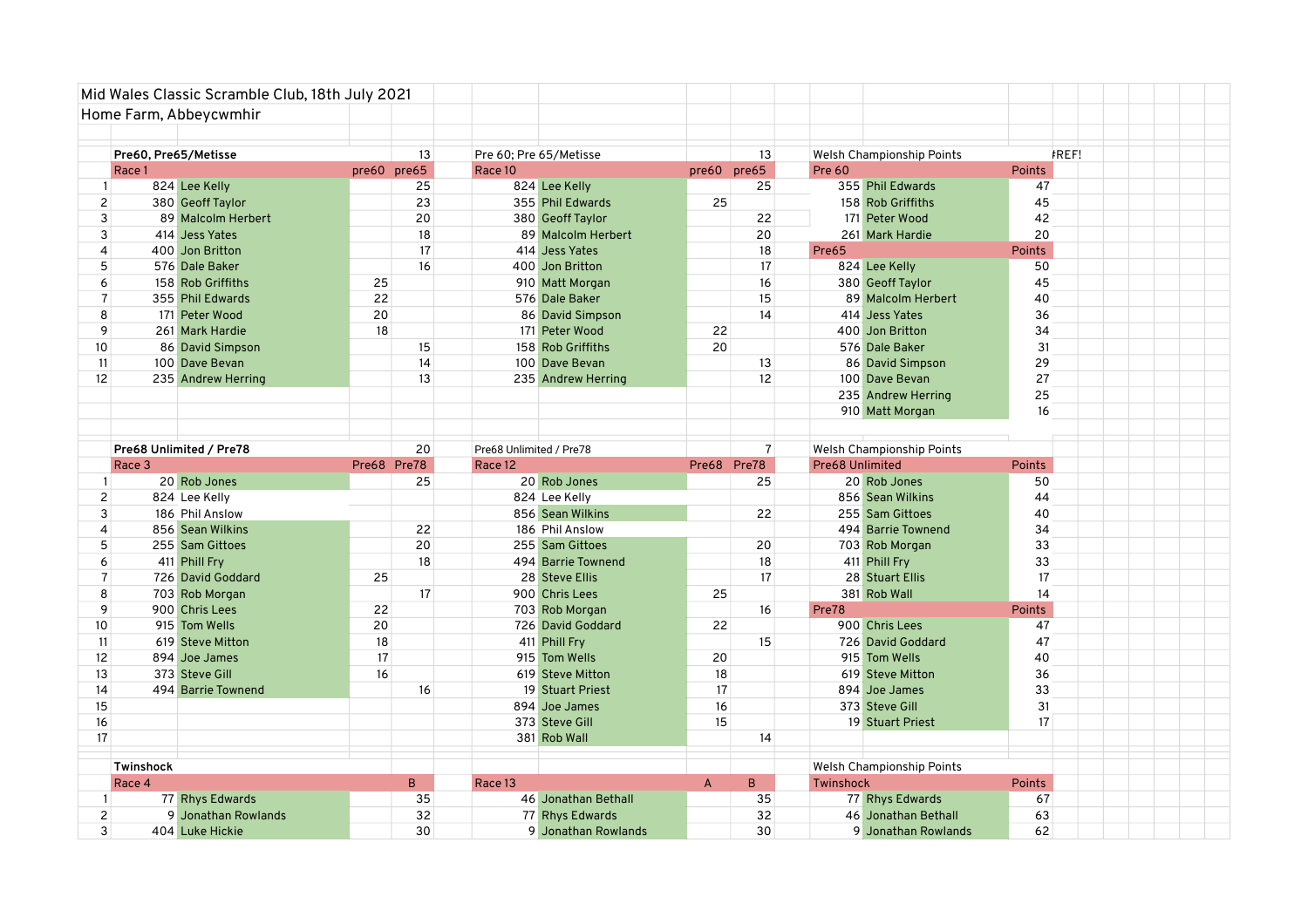| 4               |                     | 46 Jonathan Bethall  | 28                  |                     | 404 Luke Hickie     |                | 28            |                 | 404 Luke Hickie                  | 58            |       |  |
|-----------------|---------------------|----------------------|---------------------|---------------------|---------------------|----------------|---------------|-----------------|----------------------------------|---------------|-------|--|
| 5               |                     | 808 Mark Gledhill    | 27                  |                     | 113 Stephen Denton  |                | 27            |                 | 113 Stephen Denton               | 53            |       |  |
| 6               |                     | 113 Stephen Denton   | 26                  |                     | 195 Steve Ryan      |                | 26            |                 | 195 Steve Ryan                   | 50            |       |  |
| $\overline{7}$  |                     | 490 John Littler     | 25                  |                     | 3 Dylan Davies      |                | 25            |                 | 378 Trefor Davies                | 47            |       |  |
| 8               |                     | 195 Steve Ryan       | 24                  |                     | 378 Trefor Davies   |                | 24            |                 | 490 John Littler                 | 46            |       |  |
| 9               |                     | 378 Trefor Davies    | 23                  |                     | 201 Max Corps       |                | 23            |                 | 201 Max Corps                    | 44            |       |  |
| 10              |                     | 517 Jamie Evans      | 22                  |                     | 278 Rhys Davies     |                | 22            |                 | 517 Jamie Evans                  | 42            |       |  |
| 11              |                     | 201 Max Corps        | 21                  |                     | 490 John Littler    |                | 21            |                 | 3 Dylan Davies                   | 39            |       |  |
| 12              |                     | 123 George Wolf      | 20                  |                     | 517 Jamie Evans     |                | 20            |                 | 67 Mike Harding                  | 37            |       |  |
| 13              |                     | 67 Mike Harding      | 19                  |                     | 75 Will Clack       |                | 19            |                 | 86 David Simpson                 | 35            |       |  |
| 14              |                     | 86 David Simpson     | 18                  |                     | 67 Mike Harding     |                | 18            |                 | 75 Will Clack                    | 35            |       |  |
| 15              |                     | 248 Mick James       | 17                  |                     | 86 David Simpson    |                | 17            |                 | 808 Mark Gledhill                | 27            |       |  |
|                 |                     |                      |                     |                     |                     |                |               |                 |                                  |               |       |  |
| 16              |                     | 75 Will Clack        | 16                  |                     |                     |                |               |                 | 123 George Wolf                  | 20            |       |  |
| 17              |                     | 208 Paul Chamberlain | 15                  |                     |                     |                |               |                 | 248 Mick James                   | 17            |       |  |
| 18              |                     | 3 Dylan Davies       | 14                  |                     |                     |                |               |                 | 208 Paul Chamberlain             | 15            |       |  |
| 19              |                     | 802 Steve Morgan     | 13                  |                     |                     |                |               |                 | 802 Steve Morgan                 | 13            |       |  |
| 20              |                     | 188 Ed Clinton       | 12                  |                     |                     |                |               |                 | 188 Ed Clinton                   | 12            |       |  |
|                 |                     |                      |                     |                     |                     |                |               |                 |                                  |               |       |  |
|                 |                     |                      |                     |                     |                     |                |               |                 |                                  |               |       |  |
|                 | Pre74 up to 250cc   |                      |                     | Pre74 up to 250cc   |                     |                |               |                 | <b>Welsh Championship Points</b> |               |       |  |
|                 | Race 5              |                      | <b>Pre 74</b>       | Race 14             |                     |                | <b>Pre 74</b> |                 |                                  | Pre74         |       |  |
|                 |                     | 55 Thomas Hibberd    | 25                  |                     | 525 Dan Evans       |                | 25            |                 | 79 Ben Weaver                    | 44            |       |  |
| $\overline{2}$  |                     | 79 Ben Weaver        | 22                  |                     | 79 Ben Weaver       |                | 22            |                 | 55 Thomas Hibberd                | 43            |       |  |
| 3               |                     | 209 Martin Stephens  | 20                  |                     | 209 Martin Stephens |                | 20            |                 | 525 Dan Evans                    | 42            |       |  |
| 4               |                     | 94 Daniel Griffiths  | 18                  |                     | 55 Thomas Hibberd   |                | 18            |                 | 209 Martin Stephens              | 40            |       |  |
| 5               |                     | 525 Dan Evans        | 17                  |                     | 94 Daniel Griffiths |                | 17            |                 | 94 Daniel Griffiths              | 35            |       |  |
| 6               |                     | 43 Andy Camm         | 16                  |                     | 43 Andy Camm        |                | 16            |                 | 43 Andy Camm                     | 32            |       |  |
| $\overline{7}$  |                     | 54 Jack Hibberd      | 15                  |                     | 28 Dave Love        |                | 15            |                 | 28 Dave Love                     | 29            |       |  |
| 8               |                     | 28 Dave Love         | 14                  |                     | 477 Keith Roden     |                | 14            |                 | 477 Keith Roden                  | 26            |       |  |
| 9               |                     | 438 Brian Littler    | 13                  |                     | 235 Alfie Burns     |                | 13            |                 | 698 Alex Taylor                  | 23            |       |  |
| 10 <sup>°</sup> |                     | 477 Keith Roden      | 12                  |                     | 698 Alex Taylor     |                | 12            |                 | 235 Alfie Burns                  | 20            |       |  |
|                 |                     |                      |                     |                     |                     |                |               |                 |                                  | 19            |       |  |
| 11              |                     | 698 Alex Taylor      | 11                  |                     | 117 Keith Lessiter  |                | 11            |                 | 117 Keith Lessiter               |               |       |  |
| 12              |                     | 519 Andrew Wade      | 10                  |                     | 666 Mal Cornes      |                | 10            |                 | 54 Jack Hibberd                  | 15            |       |  |
| 13              |                     | 900 Chris Lees       | 9                   |                     | 682 Joe James       |                | 9             |                 | 682 Joe James                    | 15            |       |  |
| 14              |                     | 117 Keith Lessiter   | 8                   |                     | 263 Keith Murfin    |                | 8             |                 | 438 Brian Littler                | 13            |       |  |
| 15              |                     | 235 Alfie Burns      | $\overline{7}$      |                     |                     |                |               |                 | 519 Andrew Wade                  | 10            |       |  |
| 16              |                     | 682 Joe James        | 6                   |                     |                     |                |               |                 | 666 Mal Cornes                   | 10            |       |  |
|                 |                     |                      |                     |                     |                     |                |               |                 | 900 Chris Lees                   | 9             |       |  |
|                 |                     |                      |                     |                     |                     |                |               |                 |                                  |               |       |  |
|                 |                     |                      |                     |                     |                     |                |               |                 |                                  |               |       |  |
|                 | Twinshock 125 A & B |                      | 10                  | Twinshock 125 A & B |                     |                | 10            |                 | <b>Welsh Championship Points</b> |               | FREF! |  |
|                 | Race 6              |                      | $\overline{A}$<br>B | Race 15             |                     | $\overline{A}$ | B             | Twinshock 125 A |                                  | <b>Points</b> |       |  |
|                 |                     | 21 Ian Knight        | 35                  |                     | 29 Mark Beeston     | 35             |               |                 | 288 Neil Griffiths               | 66            |       |  |
| 2               |                     | 288 Neil Griffiths   | 33                  |                     | 288 Neil Griffiths  | 33             |               |                 | 21 Ian Knight                    | 65            |       |  |
| 3               |                     | 29 Mark Beeston      | 30                  |                     | 21 Ian Knight       | 30             |               |                 | 29 Mark Beeston                  | 65            |       |  |
| 4               |                     | 104 Kevin Thornton   | 28                  |                     | 511 Jason Slater    | 28             |               |                 | 104 Kevin Thornton               | 53            |       |  |
|                 |                     |                      |                     |                     |                     |                |               |                 |                                  |               |       |  |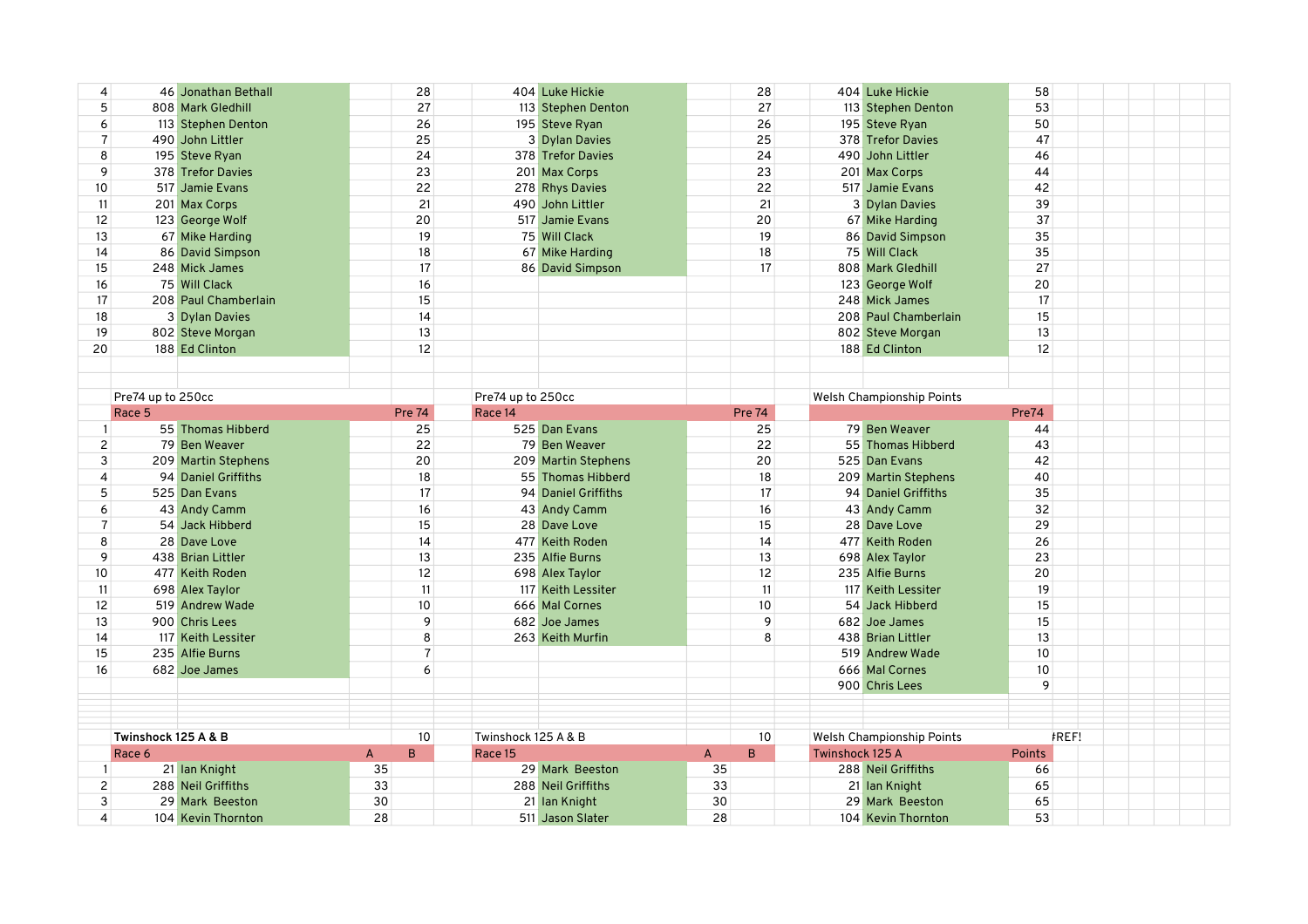| 5                     |                   | 2 Mark Fereday          | 26            |               | 468 Nick Payton       | 26            |    |                  | 182 Phil Reynolds                | 49            |  |
|-----------------------|-------------------|-------------------------|---------------|---------------|-----------------------|---------------|----|------------------|----------------------------------|---------------|--|
| 6                     |                   | 182 Phil Reynolds       | 25            |               | 104 Kevin Thornton    | 25            |    |                  | 468 Nick Payton                  | 49            |  |
| $\overline{7}$        |                   | 51 Martin Stokes        | 24            |               | 182 Phil Reynolds     | 24            |    |                  | 51 Martin Stokes                 | 47            |  |
| 8                     |                   | 468 Nick Payton         | 23            |               | 51 Martin Stokes      | 23            |    |                  | 2 Mark Fereday                   | 46            |  |
| 9                     |                   | 58 Andrew Robinson      | 22            |               | 58 Andrew Robinson    | 22            |    |                  | 511 Jason Slater                 | 46            |  |
| 10 <sup>°</sup>       |                   | 94 Charles Johnson      |               | 35            | 585 Steve Dent        | 21            |    |                  | 58 Andrew Robinson               | 44            |  |
| 11                    |                   | 508 Neil Williams       |               | 33            | 508 Neil Williams     |               | 35 |                  | 585 Steve Dent                   | 42            |  |
| 12                    |                   | 585 Steve Dent          | 21            |               | 94 Charles Johnson    |               | 33 |                  | 565 Chris Lewis                  | 39            |  |
| 13                    |                   | 77 Kevin Lees           |               | 30            | 77 Kevin Lees         |               | 30 | Twinshock 125 B  |                                  | Points        |  |
| 14                    |                   | 565 Chris Lewis         | 20            |               | 2 Mark Fereday        | 20            |    |                  | 94 Charles Johnson               | 68            |  |
| 15                    |                   | 10 Jonathan Smith       |               | 28            | 202 Craig Preston     |               | 28 |                  | 508 Neil Williams                | 68            |  |
| 16                    |                   | 164 Nigel D Green       |               | 27            | 565 Chris Lewis       | 19            |    |                  | 77 Kevin Lees                    | 60            |  |
| 17                    |                   | 202 Craig Preston       |               | 26            | 10 Jonathan Smith     |               | 27 |                  | 10 Jonathan Smith                | 55            |  |
| 18                    |                   | 53 Mark Hurds           |               | 25            | 164 Nigel D Green     |               | 26 |                  | 202 Craig Preston                | 54            |  |
| 19                    |                   | 117 Keith Lessiter      |               | 24            | 53 Mark Hurds         |               | 25 |                  | 164 Nigel D Green                | 53            |  |
| 20                    |                   | 770 Ed Willett          |               | 23            | 25 Keith Morris       |               | 24 |                  | 53 Mark Hurds                    | 50            |  |
| 21                    |                   | 900 Julian Kowalewski   |               | 22            | 770 Ed Willett        |               | 23 |                  | 117 Keith Lessiter               | 46            |  |
| 22                    |                   | 511 Jason Slater        | 18            |               | 117 Keith Lessiter    |               | 22 |                  | 770 Ed Willett                   | 46            |  |
| 23                    |                   | 25 Keith Morris         |               | 21            | 900 Julian Kowalewski |               | 21 |                  | 25 Keith Morris                  | 45            |  |
| 24                    |                   | 666 Mal Cornes          |               | 20            |                       |               |    |                  | 900 Julian Kowalewski            | 43            |  |
|                       |                   |                         |               |               |                       |               |    |                  | 666 Mal Cornes                   | 21            |  |
|                       |                   |                         |               |               |                       |               |    |                  |                                  |               |  |
|                       | Pre68 up to 350cc |                         |               | 0             |                       |               | 0  |                  | Welsh Championship Points        | <b>FREF!</b>  |  |
|                       | Race 7            |                         | <b>Pre 68</b> | Race 16       |                       | <b>Pre 68</b> |    | Pre 68 up to 350 |                                  | Points        |  |
| $\mathbf{1}$          |                   | 186 Phil Anslow         |               |               | 249 Colin Hickie      | 25            |    |                  | 249 Colin Hickie                 | 50            |  |
|                       |                   |                         |               |               |                       |               |    |                  |                                  |               |  |
| $\overline{c}$        |                   | 249 Colin Hickie        | 25            |               | 64 John Dallaway      | 22            |    |                  | 64 John Dallaway                 | 44            |  |
| 3                     |                   | 64 John Dallaway        | 22            |               | 69 Alistair Devall    | 20            |    |                  | 69 Alistair Devall               | 40            |  |
| 4                     |                   | 69 Alistair Devall      | 20            |               | 910 Matt Morgan       |               |    |                  | 519 Andrew Wade                  | 17            |  |
| 5                     |                   | 438 Brian Littler       | 18            |               | 519 Andrew Wade       | 18            |    |                  | 349 Colin Edwards                | 17            |  |
| 6                     |                   | 349 Colin Edwards       | 17            |               | 235 Andrew Herring    | 17            |    |                  | 235 Andrew Herring               | 16            |  |
| $\overline{7}$        |                   | 910 Matt Morgan         |               |               |                       |               |    |                  | 53 Phil Corin                    | 16            |  |
| 8                     |                   | 53 Phil Corin           | 16            |               |                       |               |    |                  |                                  |               |  |
|                       |                   |                         |               |               |                       |               |    |                  |                                  |               |  |
| Evo's                 |                   |                         |               |               |                       |               |    |                  | <b>Welsh Championship Points</b> |               |  |
|                       | Race 8            |                         | <b>Evos</b>   | Race 17       |                       | <b>Evos</b>   |    | Evos             |                                  | <b>Points</b> |  |
| $\mathbf{1}$          |                   | 77 Rhys Edwards         |               | 35            | 79 Ben Weaver         |               | 35 |                  | 151 Darren Jukes                 | 23            |  |
| 2                     |                   | 79 Ben Weaver           |               | 32            | 94 Daniel Griffiths   |               | 32 |                  | 112 Anthony Griffith             | 53            |  |
| 3                     |                   | 94 Daniel Griffiths     |               | 30            | 77 Rhys Edwards       |               | 30 |                  | 94 Daniel Griffiths              | 62            |  |
| 4                     |                   | 63 Tim Saunders         |               | 28            | 63 Tim Saunders       |               | 28 |                  | 79 Ben Weaver                    | 67            |  |
| 5                     |                   | <b>51 Martin Stokes</b> |               | 27            | 112 Anthony Griffith  |               | 27 |                  | 77 Rhys Edwards                  | 65            |  |
| 6                     |                   | 112 Anthony Griffith    |               | 26            | 44 Paul Mansell       |               | 26 |                  | 63 Tim Saunders                  | 56            |  |
| $\overline{7}$        |                   | 29 Gary Wolstenholme    |               | 25            | 29 Gary Wolstenholme  |               | 25 |                  | 51 Martin Stokes                 | 27            |  |
| 8                     |                   | 44 Paul Mansell         |               | 24            |                       |               |    |                  | 44 Paul Mansell                  | 50            |  |
| 9                     |                   | 151 Darren Jukes        |               | 23            |                       |               |    |                  | 29 Gary Wolstenholme             | 50            |  |
|                       |                   |                         |               |               |                       |               |    |                  |                                  |               |  |
| #REF! Pre 74 over 250 | Race 8            |                         | <b>Pre 74</b> | 21<br>Race 16 |                       | Pre74         | 15 | Pre74 over 250   | Welsh Championship Points        | <b>Points</b> |  |